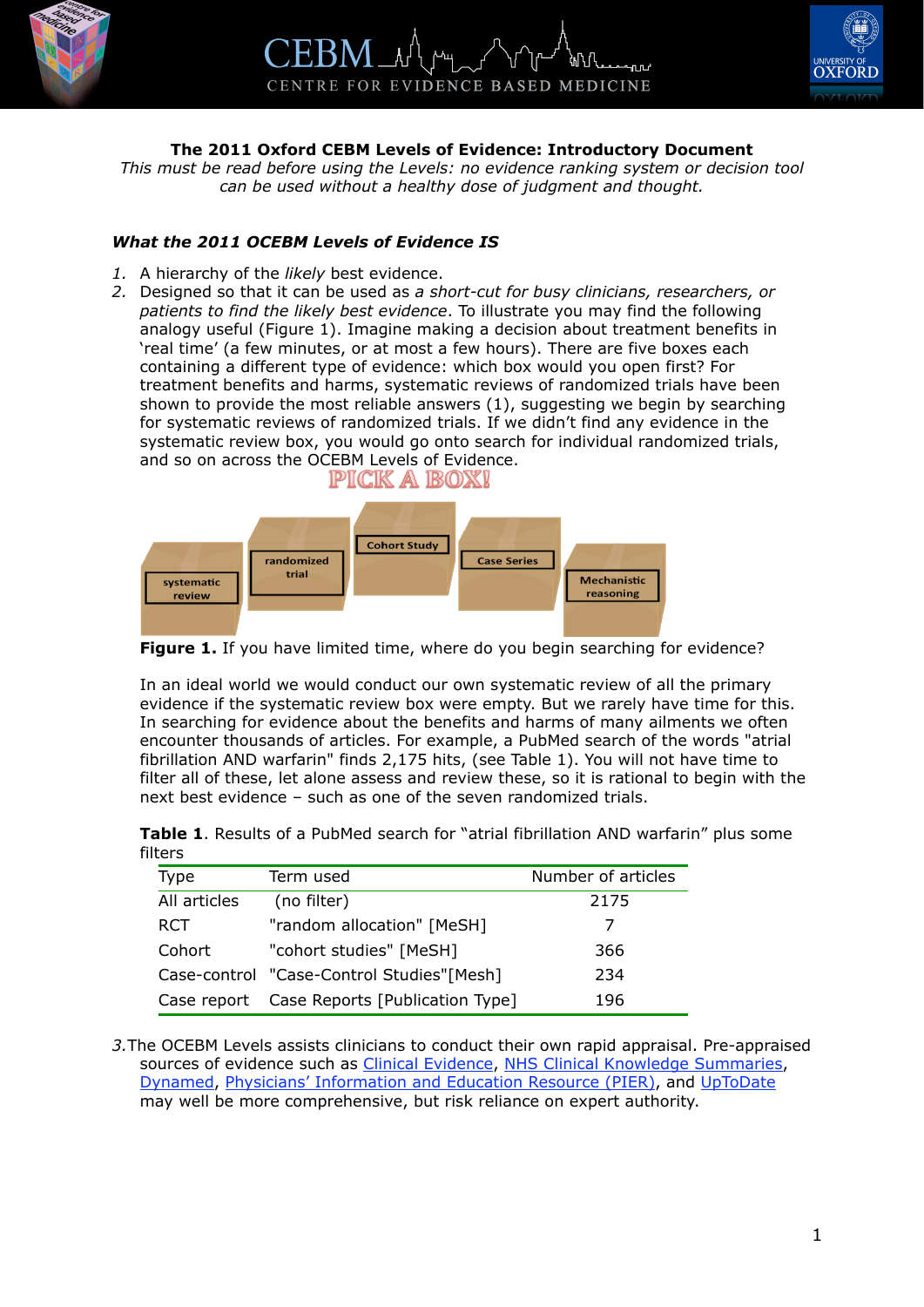



## *What the OCEBM Levels is NOT*

- 1. The Levels are NOT dismissive of systematic reviews. On the contrary, systematic reviews are better at assessing strength of evidence than single studies[\(2,](#page-2-1) [3](#page-2-2)) and should be used if available. On the other hand clinicians or patients might have to resort to individual studies if systematic reviews are unavailable. The one exception is for questions of local prevalence, where current local surveys are ideal.
- 2. The Levels is NOT intended to provide you with a definitive judgment about the quality of evidence. There will inevitably be cases where 'lower level' evidence – say from an observational study with a dramatic effect – will provide stronger evidence than a 'higher level' study – say a systematic review of few studies leading to an inconclusive result (see Background Document).
- 3. The Levels will NOT PROVIDE YOU WITH A RECOMMENDATION([4](#page-2-3)). Even if a treatment's effects are supported by best evidence, you must consider at least the following questions before concluding that you *should ([5](#page-2-4), [6\)](#page-2-5)* use the treatment:
	- a. *Do you have good reason to believe that your patient is sufficiently similar to the patients in the studies you have examined***?** Information about the size of the variance of the treatment effects is often helpful here: the larger the variance the greater concern that the treatment might not be useful for an individual.
	- b. *Does the treatment have a clinically relevant benefit that outweighs the harms***?** It is important to review which outcomes are improved, as a statistically significant difference (e.g. systolic blood pressure falling by 1mmHg) may be clinically irrelevant in a specific case. Moreover, any benefit must outweigh the harms. Such decisions will inevitably involve patients`value judgments, so discussion with the patient about their views and circumstances is vital (see (d) below)[\(7\)](#page-2-6).
	- c. *Is another treatment better?* Another therapy could be 'better' with respect to both the desired beneficial and adverse events, or another therapy may simply have a different benefit/harm profile (but be perceived to be more favourable by some people) . A systematic review might suggest that surgery is the best treatment for back pain, but if if exercise therapy is useful, this might be a more acceptable to the patient than risking surgery as a first option.
	- d. *Are the patient's values and circumstances compatible with the treatment?* [\(8,](#page-2-7) [9](#page-2-8)). If a patient's religious beliefs prevent them from agreeing to blood transfusions, knowledge about the benefits and harms of blood transfusions is of no interest to them. Such decisions pervade medical practice, including oncology, where sharing decision making in terms of the dose of radiation for men opting for radiotherapy for prostate cancer is routine [\(10\)](#page-2-9).
- 4. The Levels will NOT tell you whether you are asking the right question. If you interpret meningitis as the common flu, then consulting the Table to find the best treatment for flu, will not help.

**Differences between the 2011 Levels and other evidence-ranking schemes** Different evidence ranking schemes [\(11-14](#page-2-10)) are geared to answer different questions([5\)](#page-2-4). The current OCEBM Levels is an improvement over the older Table in that the structure reflects clinical decision-making; moreover it is simpler (fewer footnotes) and is accompanied by an extensive glossary. Then, unlike GRADE, it explicitly refrains from making definitive recommendations, and it can be used even if there are no systematic reviews available.